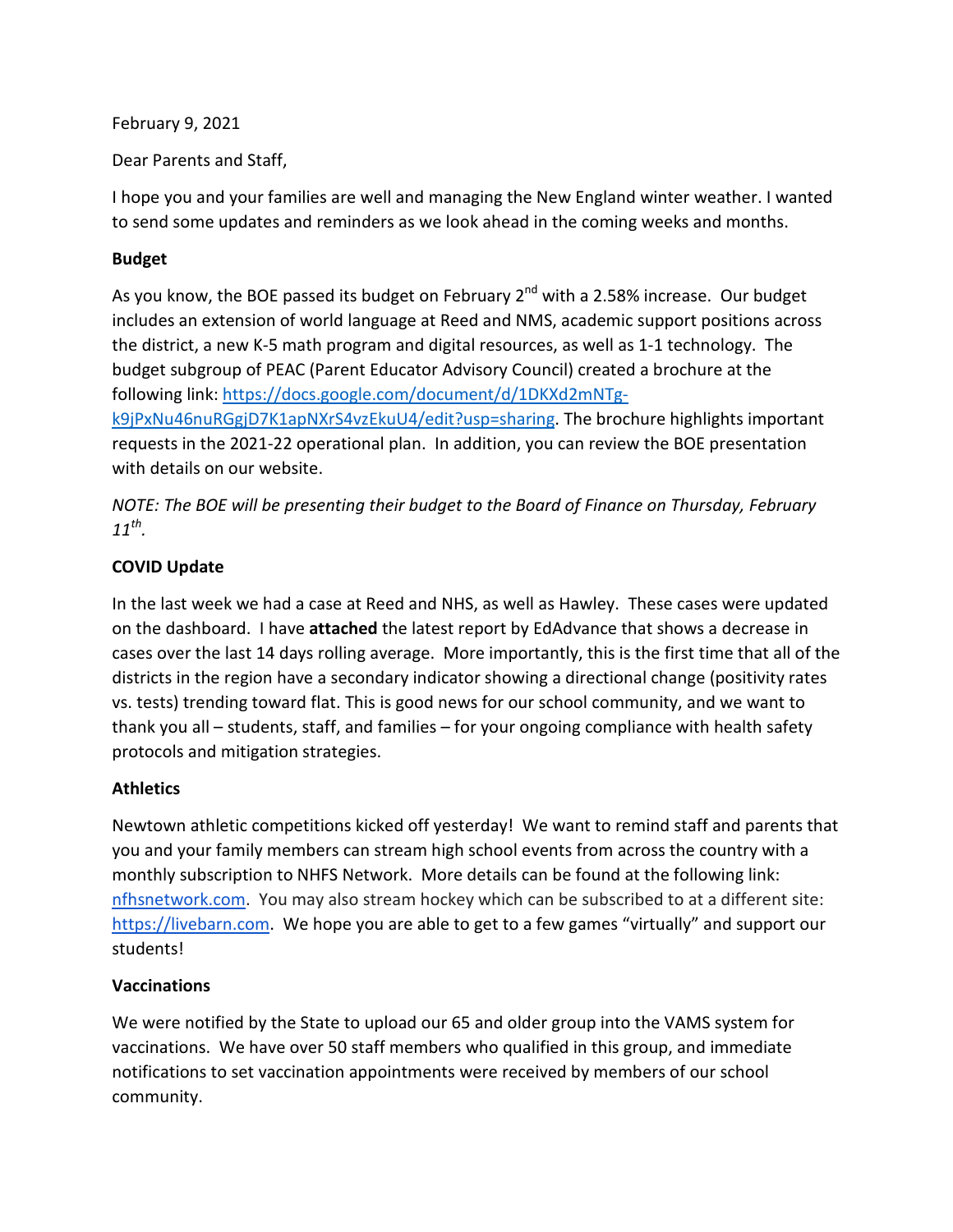#### **Snow Days**

Please know that the use of remote learning for snow days was authorized by the State of CT for this year as emergency only (COVID). The use of remote will be used in lieu of extending the school year. As was mentioned in a previous communication, we will be mindful of the timing of an impending storm, students' access to their devices, as well as other factors such as power outages that might impact virtual learning. Calls may be made in advance, whenever possible, but we base our decisions on the most recent meteorological information and the potential impact a storm may have on bus transportation. The use of these days will allow our schools to release earlier in June in accordance with our school calendar.

# **Parent Teacher Conferences in March**

Our calendar outlines the 3-hr early release for ALL schools on March 18 and 19 for parent/teacher conferences. Please note that NHS will release early on March 19, but since no conferences are scheduled on that day for NHS, students will resume instruction for their last two classes remotely.

# **Upcoming Survey**

The District Security and Safety Committee has had a long-standing partnership with John Jay College. Each year we work collaboratively on developing a brief research proposal that investigates a timely topic. This year, the theme of bullying at the secondary level will be reviewed and a brief survey will be sent out to parents, students, and staff in grades 7-12. Further information will be sent out by Dr. Kim Longobucco and Tom Einhorn by Friday, February  $12^{th}$  with details about the survey.

We are so glad our students are able to be back in school. We appreciate your patience, effort, and understanding as we continue to move through a challenging year. We will be working with school leaders on potential plans for spring activities and options for end of year ceremonies in the coming weeks and months ahead.

Stay well!

Dr. Lorrie Rodrigue, Superintendent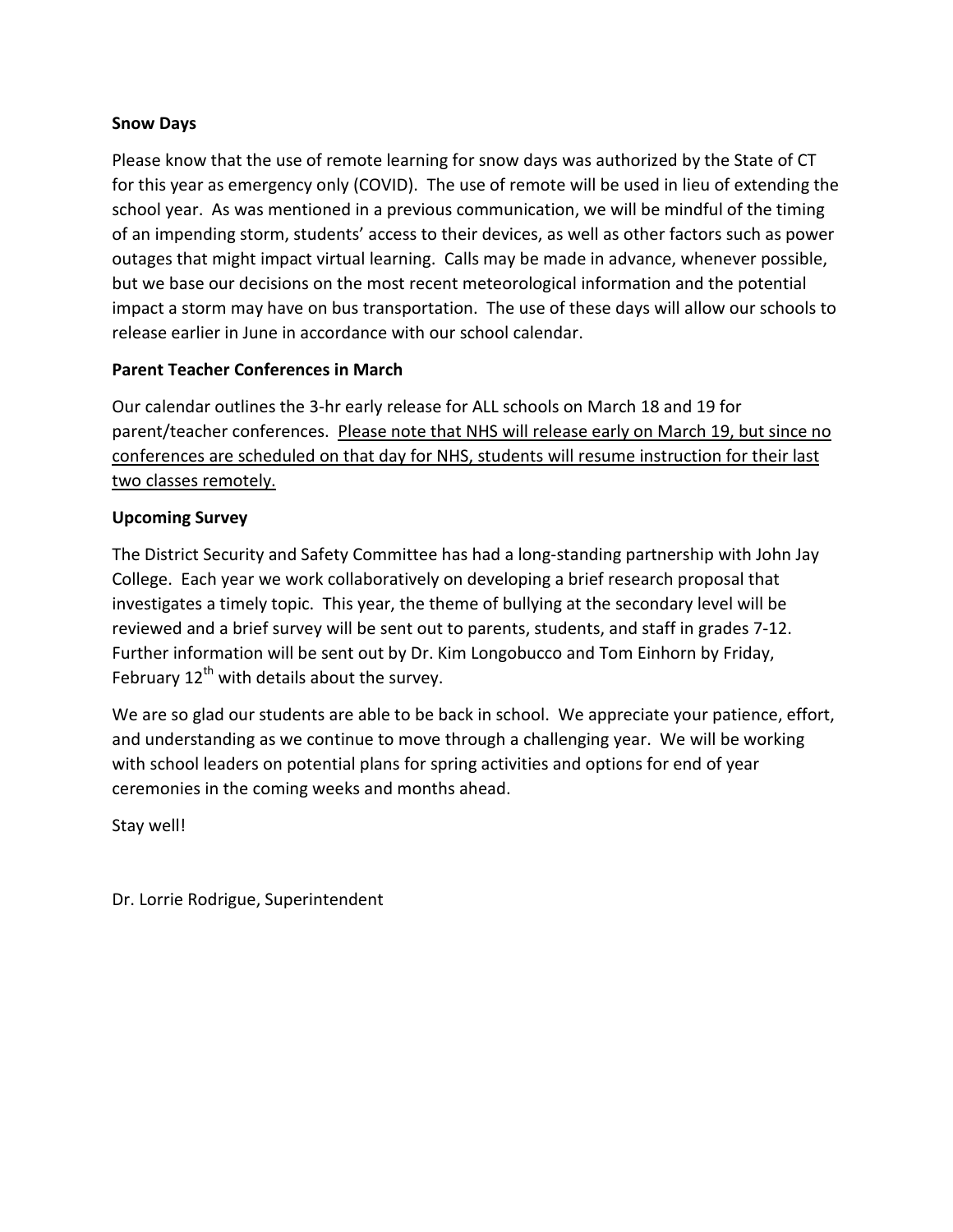EdAdvance

# *Public Health Indicators on COVID19 Data for LCSA and WCSA Communities*

This report was devleoped and updated by Dr. Kevin Glass, Director of Program Research and Evaluation at EdAdvance. The sole purpose of this report is to assist the school district superintendetns within LCSA and WCSA. Questions regarding the report can be sent directly to Kevin at: glass@edadvance.org

|                                                                                                                                           | <b>More</b><br><b>In-Person learning</b>                           | Re-assess strategies<br>to determine appropriate<br>balance of in-person<br>and remote learning<br>(hybrid learning) | <b>LESS</b><br>In-Person<br>Learning                                   |
|-------------------------------------------------------------------------------------------------------------------------------------------|--------------------------------------------------------------------|----------------------------------------------------------------------------------------------------------------------|------------------------------------------------------------------------|
| <b>Leading Indicator</b><br><b>Number of New COVID19 Cases</b><br>(14 day rolling average of new cases per<br>100,000 population per day) | $<$ 10 new cases per 100,000<br>population                         | 10 to < 25 new cases per<br>100,000 population                                                                       | 25+ new cases per<br>100,000 population                                |
| <b>Secondary Indicator</b><br>% Positivity Rate<br>(# of positive tests/# of total tests,<br>14 day rolling average.)                     | Direction of Change: Secondary<br>Indicators trending down to flat | Direction of Change:<br><b>Secondary Indicators</b><br>trending flat to upward                                       | Direction of Change:<br><b>Secondary Indicators</b><br>trending upward |

Pulled from data.ct.gov and represent 14 day rolling average of cases (confirmed and suspected) as calculated by the daily data reported by towns to the Connecticut Department of Public Health – EdAdvance will update and report these data on a biweekly basis, every Tuesday and Friday.

|                     | <b>Report Date:</b>                                                        |                                       | 2/5/21       |                                                                            |                                       |
|---------------------|----------------------------------------------------------------------------|---------------------------------------|--------------|----------------------------------------------------------------------------|---------------------------------------|
| Town                | <b>Leading Indicator</b><br>New COVID-19 Cases<br>14 day avg per 100k pop. | <b>Secondary</b><br>% Test Positivity | Town         | <b>Leading Indicator</b><br>New COVID-19 Cases<br>14 day avg per 100k pop. | <b>Secondary</b><br>% Test Positivity |
| Barkhamsted         | 15.79                                                                      | 0%                                    | New Milford  | 52.14                                                                      | 5%                                    |
| <b>Beacon Falls</b> | 35.86                                                                      | 3%                                    | Newtown      | 30.07                                                                      | 4%                                    |
| Bethel              | 38.07                                                                      | 7%                                    | Norfolk      | 17.43                                                                      | 5%                                    |
| Bethlehem           | 31.29                                                                      | 4%                                    | North Canaan | 32.93                                                                      | 2%                                    |
| Bridgewater         | 8.71                                                                       | 2%                                    | Plymouth     | 31.29                                                                      | 3%                                    |
| Brookfield          | 50.00                                                                      | 6%                                    | Prospect     | 38.71                                                                      | 4%                                    |
| Burlington          | 50.29                                                                      | 6%                                    | Redding      | 16.50                                                                      | 5%                                    |
| Canaan              | 13.57                                                                      | 4%                                    | Ridgefield   | 28.86                                                                      | 38%                                   |
| Colebrook           | 0.00                                                                       | 1%                                    | Roxbury      | 52.86                                                                      | 5%                                    |
| Cornwall            | 0.00                                                                       | 2%                                    | Salisbury    | 21.79                                                                      | 2%                                    |
| Danbury             | 50.71                                                                      | 6%                                    | Sharon       | 29.07                                                                      | 3%                                    |
| Easton              | 28.50                                                                      | 6%                                    | Sherman      | 29.64                                                                      | 3%                                    |
| Goshen              | 22.36                                                                      | 2%                                    | Southbury    | 35.57                                                                      | 3%                                    |
| Hartland            | 30.36                                                                      | 4%                                    | Thomaston    | 39.71                                                                      | 3%                                    |
| Harwinton           | 39.43                                                                      | 4%                                    | Torrington   | 38.86                                                                      | 4%                                    |
| Kent                | 23.07                                                                      | 2%                                    | Warren       | 15.29                                                                      | 1%                                    |
| Litchfield          | 24.57                                                                      | 2%                                    | Washington   | 27.07                                                                      | 0%                                    |
| Middlebury          | 21.21                                                                      | 6%                                    | Waterbury    | 52.50                                                                      | 5%                                    |
| Monroe              | 26.79                                                                      | 4%                                    | Watertown    | 40.93                                                                      | 4%                                    |
| Morris              | 41.07                                                                      | 1%                                    | Winchester   | 23.43                                                                      | 4%                                    |
| New Fairfield       | 40.64                                                                      | 7%                                    | Wolcott      | 52.36                                                                      | 5%                                    |
| New Hartford        | 20.29                                                                      | 3%                                    | Woodbury     | 27.00                                                                      | 3%                                    |